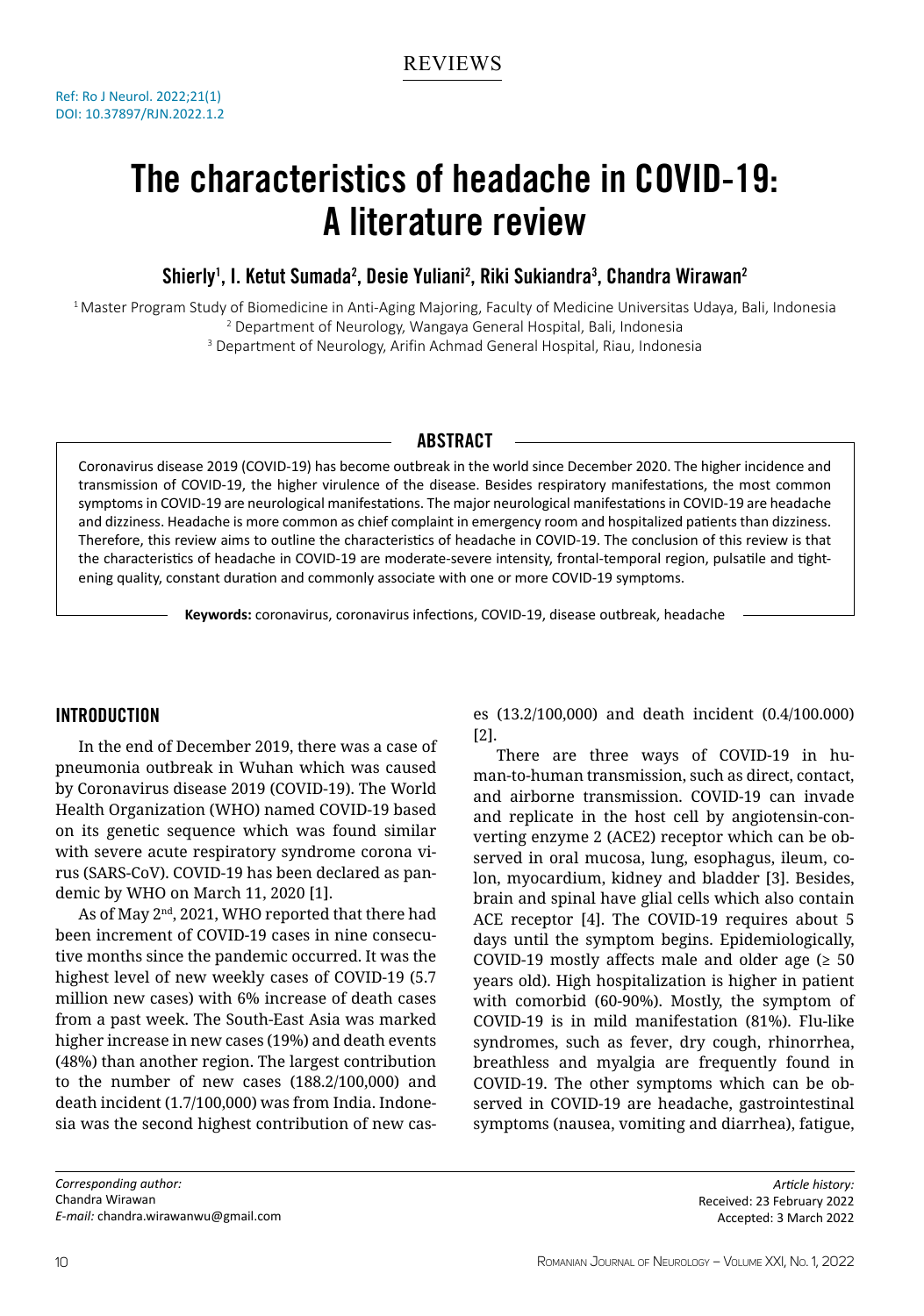anosmia and ageusia [5]. Recent study found that COVID-19 patients with history of primary headache had new attack of headache (42%), alteration of headache pattern (49%), and the most severe headache attack (39%). Headache was found twice higher in COVID-19 patient than in non-COVID-19 patient (OR: 1.73; 95%CI: 1.94-2,51; *p*: 0.04) [6]. The incidence of headache is approximately five-fold in confirmed COVID-19 patient (11.8% vs 2.8; OR: 4.95; 95%CI:  $3,50$ -6.92; I<sup>2</sup>: 55%) [7]. The major neurological complaints of COVID-19 patient are severe intensity of headache with anosmia and ageusia in emergency room [8]. Therefore, this literature review aims to discuss the characteristic headache, including frequency, type, severity and the symptoms which associated with headache in COVID-19 patient.

### MAIN TEXT

#### **COVID-19**

The SARS-CoV-2 is club-like approximately 120nm in diameter with spike protein around envelope protein E. It is a single-stranded Ribonucleic Acid (RNA) which contains approximately 30 kilobase pair genomes and 5'methyl-guanosine cap [1,9]. It can infect easily and adapt the new host because of the recombination and variation of genome [5]. Microscopically, the shape of SARS-CoV-2 looks like a crown so that its names corona based on Latin [9]. SARS-CoV-2 is *Beta-coronavirus* and the third SARS which has severe symptoms and infects human following SARS-CoV epidemic in 2002-2003 and Middle East Respiratory Symptom (MERS) in 2012. Bat is the natural host of SARS-CoV, MERS and COV-ID-19 [1]. There are two types of SARS-CoV-2, such as type S and L, with type L is more aggressive then type S [9].

SARS-CoV-2 can invade the human cells via ACE2 in oral mucosa, lung, esophagus, ileum, colon, myocardium, kidney and bladder which is cleaved by serine protease TMPRSS2 and binding process with spike protein of virus. The process of translation, proteolysis, replication and translation begin after endocytosis of RNA SARS-CoV-2. Furthermore, the infected host cell can produce hundreds of new virions. Alveolar epithelial type II cells are the most frequent cells which express ACE2 and TMPRSS2. Inflammatory process is triggered by SARS-Cov-2 invasion and replication. The imbalance of type 1 and type 2 T-helper cells which is caused by cytokine storm and hypoxemia may lead to respiratory dysfunction and multiple organ failure [1,5,9].

The classification of COVID-19 had been revised into three parts (suspect, probable and confirm) on August 7th, 2020. The criteria of suspected COVID-19, such as fever, cough (or  $\geq 3$  acute symptoms, such as fever, cough, fatigue, headache, myalgia, sore throat,

dyspnoea, gastrointestinal symptoms, altered mental status), history of living/working/traveling within 14 days from high risk of virus transmission area and history of severe acute respiratory illness. The criteria of probable COVID-19, including suspected COVID-19 criteria, anosmia or ageusia with unknown etiology and history of contact with probable/confirmed COVID-19 or suggestive COVID-19 in chest imaging [10]. Confirmed COVID-19 was diagnosed by positive result in Reverse Transcription Polymerase Chain Reaction (rRT-PCR) method [11].

The transmission of COVID-19 can be direct/indirect contact, such as surface contact, droplet, airborne, fecal-oral, blood transfusion, vertical transmission and animal to human [2]. The term of contact is regarded as history of exposure to probable/confirmed COVID-19 in two days before and two weeks following the onset of symptoms by face-toface more than 15 minutes in a day and within one meter or direct physical contact with probable/confirmed case [10].

The size of droplet is approximately more than 5-10  $\mu$ m. If the size is  $\leq$  5 $\mu$ m, it is called droplet nuclei/aerosol. Droplet can be produced by cough, sneeze, talk and sing. It can be transmitted to other person's respiratory system when the distance of each other is about one meter. Aerosol can still be infectious in the air and spread widely especially during medical procedure, such as intubation. COV-ID-19 can be detected in fomites within 48-72 hours in adequate air temperature and humidity [2].

The initial screening of COVID-19 should be performed in suspected case or in person who has history of contact to probable/confirm COVID-19 [2]. Ag-RDTs (Antigen-detecting Rapid Diagnostic Tests) can be used in the community for screening COV-ID-19 with Nucleic Acid Amplification Tests (NAATs) like rRT-PCR confirmation. If rRT-PCR is unavailable, the diagnosis of confirmed COVID-19 can be made by using Ag-RDTs which has sensitivity  $\geq 80\%$ and specificity  $\geq$  97%. This test should be conducted by trained operators [12].

The risk of transmission is higher when health protocols are not carried out and in poor ventilated room. Therefore, WHO promotes some ways in order to decline the transmission of COVID-19 by washing hand regularly, wearing face mask, avoiding crowded situation and poor ventilated room, and practicing social distancing [2].

#### **Headache and COVID-19**

According to the third edition of the International Classification of Headache Disorders (ICHD-III), headache is classified into primary headache, secondary headache and painful cranial neuropathies, other facial pain and other headache. Headache in COVID-19 is classified in "headache attributed to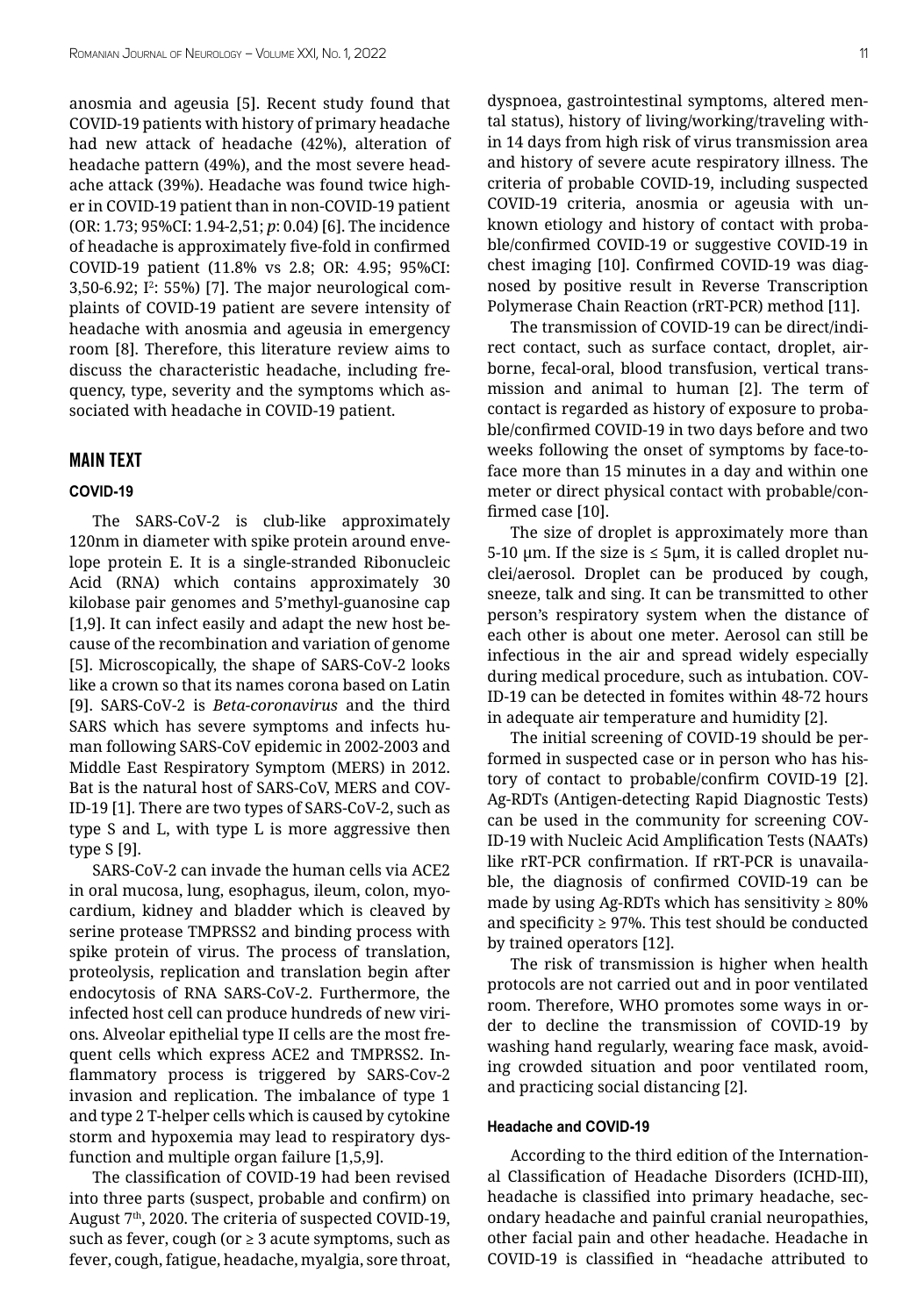systemic viral infection" in ICHD-III. The diagnostic criteria of headache attributed to systemic viral infection are at least two of: headache associates with onset of viral infection, the severity of viral infection is comparable with the severity of headache, the improvement of headache is parallel with the improvement of systemic viral infection, and the characteristic of headache has one or both, such as diffuse pain and/or moderate to severe intensity. Moreover, other cause of headache, such as viral meningitis or encephalitis, should be rule out in order to diagnose headache attributed to systemic viral infection [8]. According to ICHD-III, the symptoms associated with headache, such as fever, light sensitivity and nausea, can suspect viral meningitis or encephalitis [13].

COVID-19 patients commonly enter the emergency department with the chief complaint as fever and cough (88.5% & 80.2%) [14]. Fever (83.3%; 95%CI: 78.4-87.7), cough (60.3%; 95%CI: 54.2-66.3) and fatigue (38%; 95%CI: 29.8-46.5) were the most frequent symptoms observed in China meta-analysis study [15]. Although fever and cough were common in COVID-19, neurological manifestations were also frequently reported (72.1%) [16].

The neurological manifestation of COVID-19 can be classified into three classifications, such as Central Nervous System (CNS), Peripheral Nervous System (PNS) and skeletal muscle injury. CNS manifestation was more common than PNS and skeletal muscle manifestation in COVID-19 (24.8% vs 8.9 vs 10.7%) [14]. Headache was the most common CNS symptom in COVID-19 patient (74.6%) in some previous studies (8,14,17). Barek reported that headache was more often than dizziness (16.2% vs 12.26%) [18]. A study which was involved 1420 COVID-19 patients with mild-moderate symptoms, headache was the most common neurology symptom (70.3%), followed by anosmia (70.2%) and obstruction of nasal (67.8%) [19]. A systematic review in Spain demonstrated that early symptoms of hospitalized COV-ID-19 patients were neurologic symptoms (57.4%), such as myalgia, headache, and dizziness (17.2% vs 14.1% vs 6.1%). The onset of the symptoms appeared approximately 3.8 days [20]. A retrospective study of 11 hospitals, showed that 16% of COVID-19 manifestations were headache, following confusion (53%) [21]. In contrary, Mao exhibited that dizziness was more common than headache (13.1% vs 16.8%) [22]. A meta-analysis study reported that headache (9.20%) and dizziness (10.00%) were the most frequent CNS symptoms in COVID-19 [23]. A retrospective study of 1034 COVID-19 patients in Tunisia found that the predominant neurological symptom was headache (41.1%) with mild-moderate intensity (59.1%), frontal-temporal region (51.2%) and the onset of headache during the first-3-day of the disease

[16]. Augusto investigated that 64.4% of COVID-patients had headache (95%CI: 52.3-75.3). The migraine phenotype (51%) with severe intensity (53%), bilateral pain (94%) or frontal area (80%) and pulsatile (51%) or tightening quality (43%) were observed as the beginning symptoms of COVID-19 (range 1-20 days) [13,24]. Pulsating quality of headache was more prevalence in COVID-19 patient with history of headache than those without history of headache (50.9% vs 32.5%; *p*: 0.008). Moderate intensity (47.7%) was the most predominant intensity of headache, while mild, severe and very severe intensity were about 26.6%, 23.4%, and 2.3%, respectively. There were several variables that could differ the etiology of headache due to COVID-19 and non-COV-ID-19, such as bilateral headache (OR: 3.37), duration over 3 days (OR: 1.93), male (OR: 2.06) and resistance to analgetic (OR: 2.61) (*p*: 0.04) [17]. Toptan explained that the characteristics of headache and migraine-like in COVID-19 were moderate-severe intensity, in frontal-temporal, pulsating, aggravated by activity, improvement in 3 days and associated with photophobia, phonophobia, osmophobia, and nausea [25]. Consistent with previous research, the common characteristics of headache in COVID-19 were moderate intensity (50,6%), frontal area (47.4%), pressing quality (70%), and constant duration (49.5%). 37.8% of COVID-19 patient had headache for 6 weeks [8]. In the other hand, a study which involved 3458 participants in Turkey demonstrated that COVID-19 patient had the same frequency (52.5%), deterioration of severity (72.4%), and duration of headache (66.4%) [17]. A meta-analysis study in Bangladesh revealed that the severity of headache was not correlated with the severity of COVID-19 infection (OR: 1.19; *p*: 0.34) [18]. Tension Type Headache (TTH) was more common than migraine-like attack in COVID-19 (54.7% vs 36.3%). Uygun exhibited that longer duration of headache (more than 3 days) was more frequently observed in COVID-19 than in non-COVID-19 [17]. A Tunisia study also reported that headache was more prevalence in COVID-19 patients with respiratory symptoms (dyspnea or cough) than those without respiratory symptoms (59% vs 32.3%; *p*: <0.001) [16]. Cough could trigger headache reported in a study (16.4%; 95%CI; 8.8-27%) [24]. Moreover, gastrointestinal symptoms in COVID-19 could increase the incidence of headache (21.62% vs 8.84%; *p*: 0.002). Jin suspected that this could be due to electrolyte imbalance [26]. Infection and stress (up to 30%) also triggered headache in COVID-19 patient (*p*: 0.0015) [17]. Up to 50% of COVID-19 patients with headache, did not have previous history of headache.8 Based on the previous history of headache, 80% patient suffered different type of headache with previous headache phenotype [24]. A research in Turkey also exhibited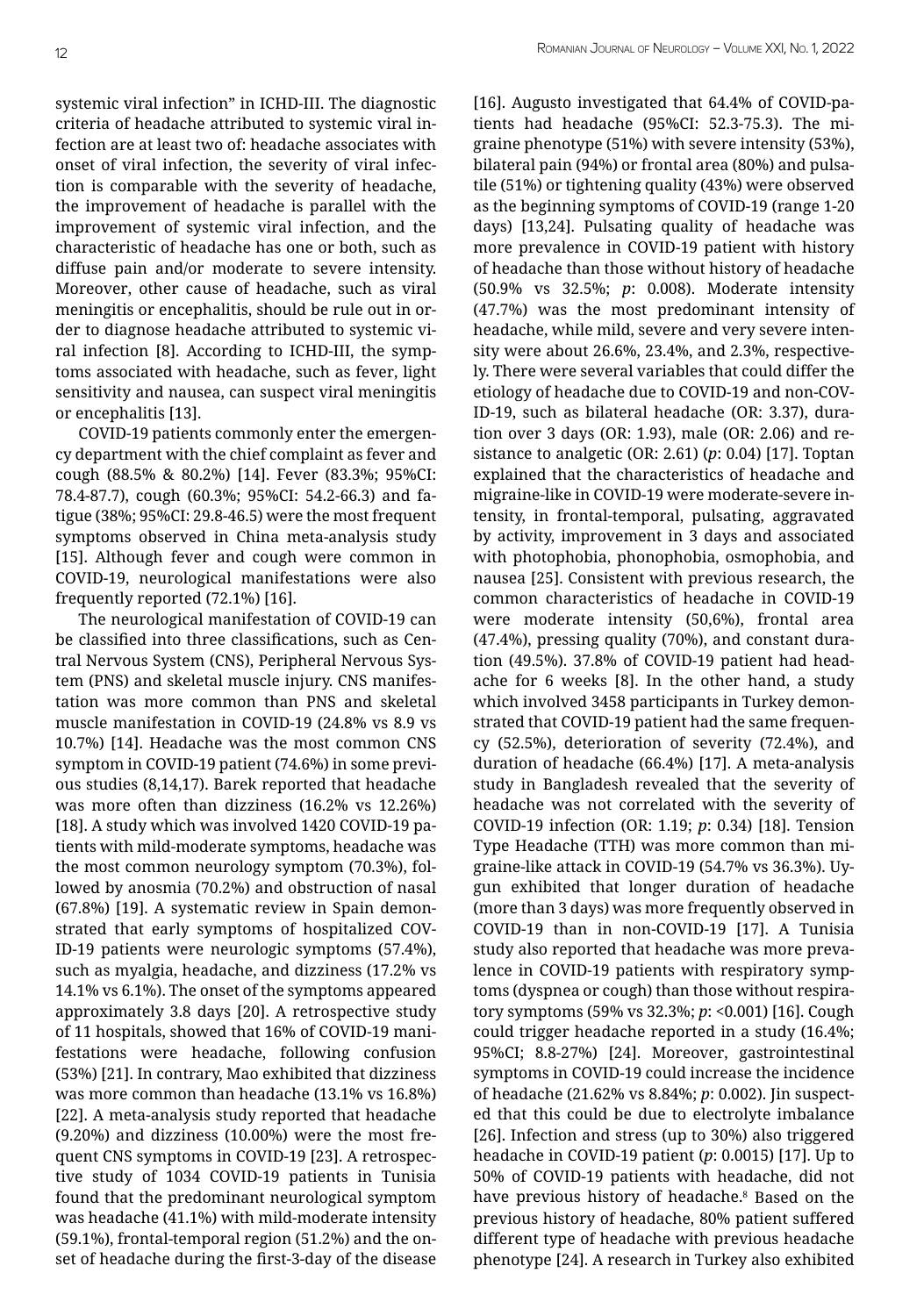that different type of headache was found in COV-ID-19 patient with previous history of headache (79.5%) [17]. However, 83% of the patients with previous history of migraine phenotype had similar phenotype of headache and half of those patients with history of tension-type headache phenotype also had the same tension-type headache phenotype. Physical activity and nausea could worsen in COVID-19 patients with previous history of migraine (83% vs 43%; 58% vs 23%; *p*: < 0.05). Younger patient also had headache in COVID-19 significantly (median: 56; IQR: 44- 65.5 vs 62; IQR: 52-74.5; *p*: 0.039). Consistently, younger COVID-19 patients were more common having headache than older patients reported in Spain Study (50.6±15.3 vs 63.6±15.7; *p*: <0.0001). Lechien demonstrated that female and younger age (< 60 years) were more frequent having headache than male (*p*: <0.001) [19]. A prospective study exhibited that female was more dominant having severe quality headache than male (57.7% vs 30.3%; *p*: 0.009) [8]. Meanwhile, a cross-sectional study in Brazil demonstrated that there was no different significantly between male and female in having headache (59.6% vs 69.2%; *p*: 0.413) [24]. A US study which compared headache in COVID-19 and in Influenza A-B revealed that the prevalence of headache in COVID-19 was significantly higher than in Influenza A-B (11% vs 3%; OR: 3.9; 95%CI; 1.3-11.5; *p*: 0.01) [27].

COVID-19 infects the central nervus system via cranial nerve, particularly olfactory pathway. The dysfunction of olfactory nerve is related with this entry pathway. This process can affect not only the perception of odors, but also the sense of taste. Both anosmia/hyposmia and ageusia/hypogeusia are common symptoms in COVID-19 (52.7% & 43.9%; 95%CI; 29.6-75.2% & 20.5-68.9%) [24]. Mao also reported that impairment of both taste and smell were dominant PNS symptoms in COVID-19 (5.6% & 5.1%, respectively) [23]. Headache was more frequent in COVID-19 who had anosmia/hyposmia than those who had normosmia (86% vs 51%; OR:5.7; 95%CI: 1.7-19.2; *p* value: 0.003). Moreover, headache was also more often in ageusia/hypogeusia than in normogeusia (86% vs 50%; OR: 6.3; 95%CI: 1.9-20; *p*: 0.002). COVID-19 patients who had more frequent headache attack were also observed higher in both anosmia/hyposmia and ageusia/hypogeusia than in

*Conflict of interest:* none declared *Financial support:* none declared

normosmia and normogeusia (83% vs 47%; 95%CI: 1.8-15.9; *p*: 0.002) (24). A study in Spain also found that the incident of headache was significantly higher in patients who had anosmia/ageusia than those in normal (54.6% vs 18.2%; *p*: <0.0001) [8]. Although the exact mechanisms were not fully understood, this neurological symptoms were possibly caused by direct invasion of COVID-19 to the neuron in CNS and PNS, particularly olfactory bulb [24].

The pathophysiology of headache in COVID-19 relates with ACE2. The effect of ACE2 opposes the activity of ACE. Angiotensin II (Ang II) is converted from Angiotensin I (Ang I) by ACE. ACE2 is modulated to alter Ang II forming Ang I-VII whose effects are contrary with Ang II such as, vasodilatation, cardiovascular protection and decrease inflammation process, reactive oxygen species, neurodegeneration, neuronal death and nociception. The binding process between ACE2 and COVID-19 may lead to downregulation of ACE2. This process may result in the decrement of Ang I-VII production and the unbalance of ACE/Ang II activity. Ang II, substance P and Calcitonin Gene-Related Peptide (CGRP) in dorsal root ganglia of trigeminal ganglia contribute to nociception process [13]. CGRP is a neuropeptide which can provoke both migraine and headache [28]. Besides, diffuse endothelial inflammation also relates with headache as ACE2 can also be found in endothelial cell. Therefore, it can activate trigeminovascular and lead to vasculopathy [29]. The trigeminovascular activation may also be mediated by inflammatory mediators such as, interleukin-1 beta, nitric oxide, prostaglandin E2 and nuclear factor-kappa B. Furthermore, these inflammatory mediators contribute in headache process [30].

## Conclusions

The prevalence of neurological manifestation is quite high in COVID-19. CNS manifestation is more common than PNS and muscle injury manifestation. Headache is the most dominant CNS manifestation of COVID-19. The characteristics of headache, observed in COVID-19, are moderate-severe intensity, frontal-temporal region, pulsatile and tightening quality, constant duration and commonly associate with other COVID-19 symptoms, such as anosmia/ hyposmia and ageusia/hypogeusia.

#### References

- 1. Liu YC, Kuo RL, Shih SR. COVID-19: The first documented coronavirus pandemic in history. *Biomed J.* 2020 Aug;43(4):328-333.
- 2. World Health Organization. *Transmisi SARS-CoV-2: implikasi terhadap kewaspadaan pencegahan infeksi*. (2020).
- 3. World Health Organization. *COVID-19 Weekly Epidemiological Update 22*. *World Health Organization* https://www.who.int/docs/defaultsource/coronaviruse/situation-reports/weekly\_epidemiological\_ update\_22.pdf (2021).